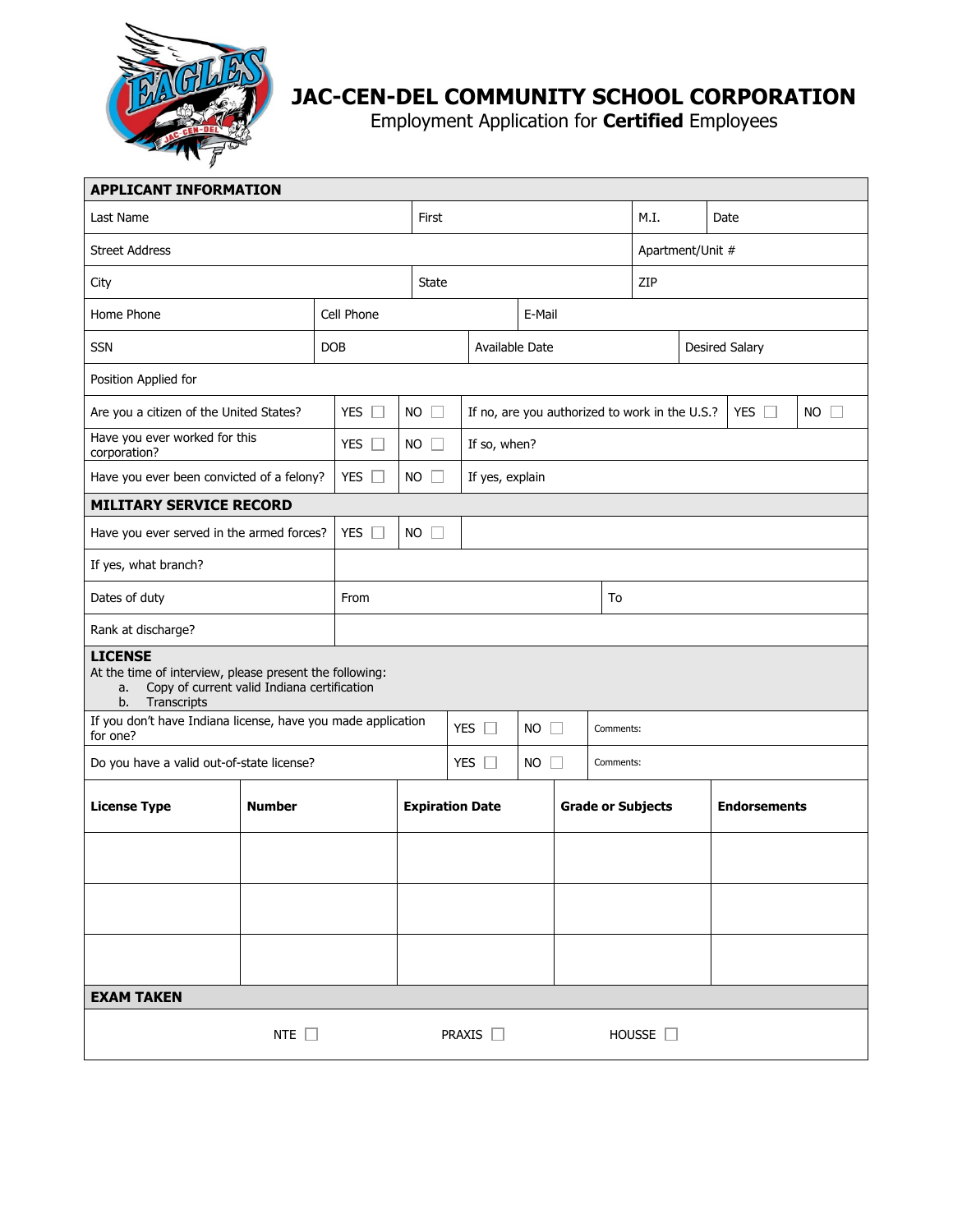| <b>EDUCATION</b>                                         |    |                      |                    |                     |                                       |        |  |  |  |
|----------------------------------------------------------|----|----------------------|--------------------|---------------------|---------------------------------------|--------|--|--|--|
| High School                                              |    |                      | Address            |                     |                                       |        |  |  |  |
| From                                                     | To | Did you<br>graduate? | YES $\square$      | <b>NO</b><br>$\Box$ | Degree                                |        |  |  |  |
| College                                                  |    |                      | Address            |                     |                                       |        |  |  |  |
| From<br>To                                               |    | Did you<br>graduate? | YES $\square$      | <b>NO</b>           | Degree                                |        |  |  |  |
| Other                                                    |    |                      | Address            |                     |                                       |        |  |  |  |
| From                                                     | To | Did you<br>graduate? |                    | <b>NO</b>           | Degree                                |        |  |  |  |
| <b>TEACHING EXPERIENCE</b>                               |    |                      |                    |                     |                                       |        |  |  |  |
| <b>School</b>                                            |    |                      | Phone              |                     |                                       |        |  |  |  |
| From                                                     | To | Reason for Leaving   |                    |                     |                                       |        |  |  |  |
| Address                                                  |    |                      |                    |                     | Supervisor                            |        |  |  |  |
| Responsibilities                                         |    |                      |                    |                     |                                       |        |  |  |  |
| <b>Starting Pay</b><br>Ending Pay                        |    |                      |                    |                     |                                       |        |  |  |  |
| May we contact your previous supervisor for a reference? |    |                      |                    | YES $\Box$          | $NO$ $\Box$                           | Reason |  |  |  |
| <b>School</b>                                            |    |                      |                    | Phone               |                                       |        |  |  |  |
| Reason for Leaving<br>To<br>From                         |    |                      |                    |                     |                                       |        |  |  |  |
| Address                                                  |    |                      |                    |                     | Supervisor                            |        |  |  |  |
| Responsibilities                                         |    |                      |                    |                     |                                       |        |  |  |  |
| Ending Pay<br><b>Starting Pay</b>                        |    |                      |                    |                     |                                       |        |  |  |  |
| May we contact your previous supervisor for a reference? |    |                      |                    | YES $\Box$          | <b>NO</b><br>$\mathbb{R}^n$<br>Reason |        |  |  |  |
| <b>School</b>                                            |    |                      |                    | Phone               |                                       |        |  |  |  |
| Reason for Leaving<br>From<br>To                         |    |                      |                    |                     |                                       |        |  |  |  |
| Address                                                  |    |                      |                    |                     | Supervisor                            |        |  |  |  |
| Responsibilities                                         |    |                      |                    |                     |                                       |        |  |  |  |
| Starting Pay<br>Ending Pay                               |    |                      |                    |                     |                                       |        |  |  |  |
| May we contact your previous supervisor for a reference? |    |                      |                    | YES $\square$       | $NO$ $\Box$                           | Reason |  |  |  |
| <b>School</b>                                            |    |                      |                    |                     | Phone                                 |        |  |  |  |
| From                                                     | To |                      | Reason for Leaving |                     |                                       |        |  |  |  |
| Address                                                  |    |                      |                    |                     | Supervisor                            |        |  |  |  |
| Responsibilities                                         |    |                      |                    |                     |                                       |        |  |  |  |
| Starting Pay<br>Ending Pay                               |    |                      |                    |                     |                                       |        |  |  |  |
| May we contact your previous supervisor for a reference? |    |                      |                    | YES $\square$       | $NO$ $\Box$                           |        |  |  |  |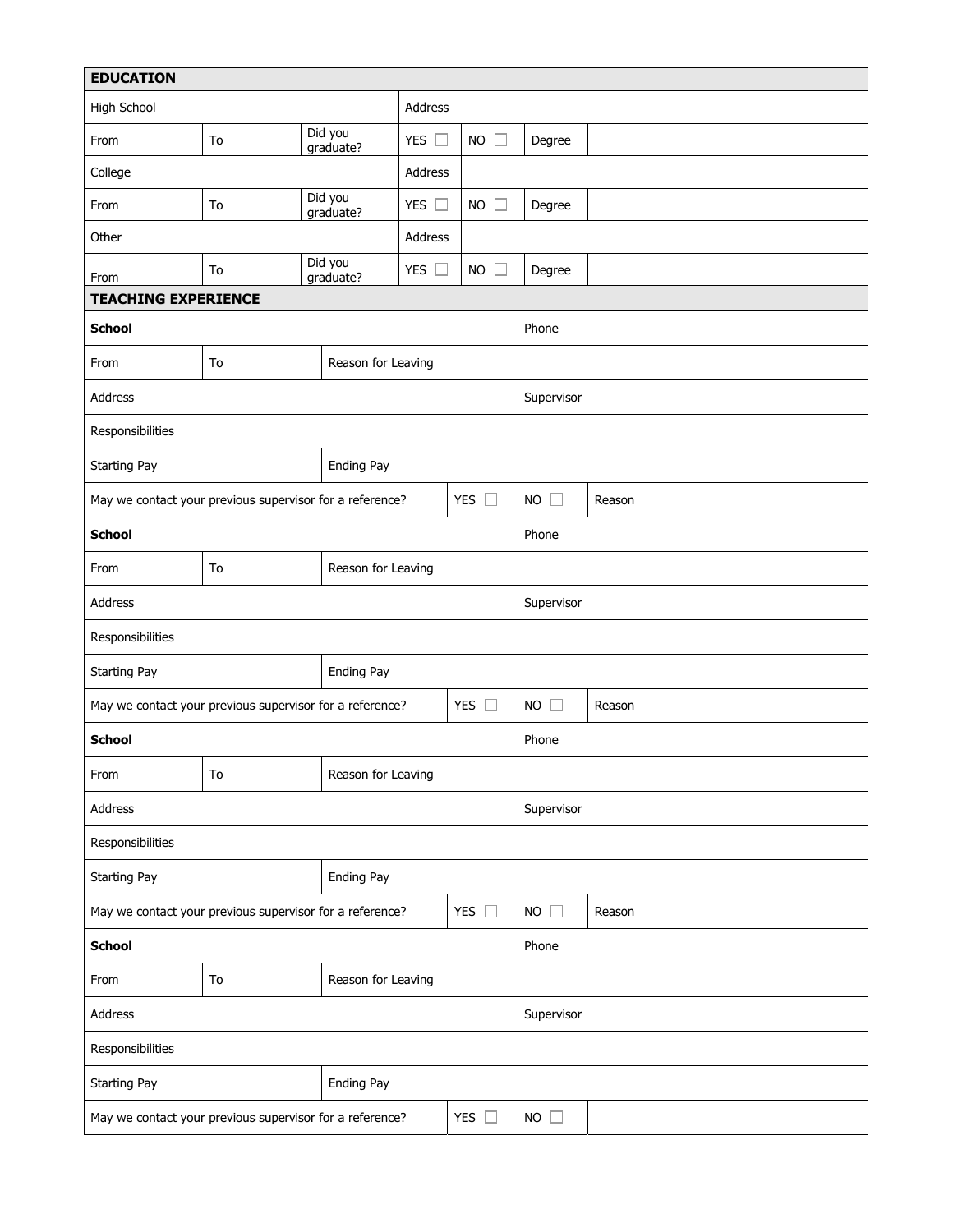| <b>VOLUNTEER OR NON-SCHOOL WORK</b><br>Please describe any work or volunteer service experience which could be of special value to you as a teacher. |
|------------------------------------------------------------------------------------------------------------------------------------------------------|
|                                                                                                                                                      |
|                                                                                                                                                      |
|                                                                                                                                                      |

## **COACHING AND SPONSORSHIP**

Please list any activities you would be interested in sponsoring or coaching.

| <b>REFERENCES</b>                                                                                                                                                                                                                                                                                           |                                            |              |  |  |  |  |  |
|-------------------------------------------------------------------------------------------------------------------------------------------------------------------------------------------------------------------------------------------------------------------------------------------------------------|--------------------------------------------|--------------|--|--|--|--|--|
|                                                                                                                                                                                                                                                                                                             | Please list three professional references. |              |  |  |  |  |  |
| <b>Full Name</b>                                                                                                                                                                                                                                                                                            |                                            | Relationship |  |  |  |  |  |
| Company                                                                                                                                                                                                                                                                                                     |                                            | Phone        |  |  |  |  |  |
| <b>Address</b>                                                                                                                                                                                                                                                                                              |                                            |              |  |  |  |  |  |
| Full Name                                                                                                                                                                                                                                                                                                   |                                            | Relationship |  |  |  |  |  |
| Company                                                                                                                                                                                                                                                                                                     |                                            | Phone        |  |  |  |  |  |
| <b>Address</b>                                                                                                                                                                                                                                                                                              |                                            |              |  |  |  |  |  |
| <b>Full Name</b>                                                                                                                                                                                                                                                                                            |                                            | Relationship |  |  |  |  |  |
| Company                                                                                                                                                                                                                                                                                                     |                                            | Phone        |  |  |  |  |  |
| Address                                                                                                                                                                                                                                                                                                     |                                            |              |  |  |  |  |  |
| <b>BACKGROUND INFORMATION</b>                                                                                                                                                                                                                                                                               |                                            |              |  |  |  |  |  |
| Are you presently being investigated or under a procedure to consider your discharge for<br>YES $\Box$<br>$NO$ $\Box$<br>misconduct?                                                                                                                                                                        |                                            |              |  |  |  |  |  |
| Have you ever been formally reprimanded, disciplined, discharged, or asked to resign from a<br>YES $\Box$<br>$NO$ $\Box$<br>prior position?                                                                                                                                                                 |                                            |              |  |  |  |  |  |
| Have you ever resigned from a prior position while under investigation for sexual misconduct<br>YES $\Box$<br>$NO$ $\Box$<br>with another person, mishandling of funds, or criminal conduct?                                                                                                                |                                            |              |  |  |  |  |  |
| YES $\Box$<br>$NO$ $\Box$<br>Have you ever been investigated for physical or sexual abuse of another person?                                                                                                                                                                                                |                                            |              |  |  |  |  |  |
| Have you ever been charged with, pleaded guilty or "no contest" to, or been convicted of any<br>$NO$ $\Box$<br>$YES$ $\Box$<br>crime involving physical or sexual abuse of any person or any other crime of moral turpitude?                                                                                |                                            |              |  |  |  |  |  |
| Have you ever been convicted of a misdemeanor and/or felony, or ever entered a plea of<br>YES $\Box$<br>$NO$ $\Box$<br>guilty or a plea of "no contest," or has any court ever deferred further proceedings without                                                                                         |                                            |              |  |  |  |  |  |
| If you answered yes to any of the previous six questions, please explain on a separate paper including: the date(s) of incident, charge, any<br>court action taken, the offense in question and the address of any court involved.                                                                          |                                            |              |  |  |  |  |  |
| <b>APPLICATION INPUT</b>                                                                                                                                                                                                                                                                                    |                                            |              |  |  |  |  |  |
| Occasionally the form of an application blank makes it difficult for an individual to adequately summarize one's complete background. To<br>assist us in obtaining a better understanding of you, use this space to summarize any additional information necessary to describe your full<br>qualifications. |                                            |              |  |  |  |  |  |
|                                                                                                                                                                                                                                                                                                             |                                            |              |  |  |  |  |  |
|                                                                                                                                                                                                                                                                                                             |                                            |              |  |  |  |  |  |
|                                                                                                                                                                                                                                                                                                             |                                            |              |  |  |  |  |  |